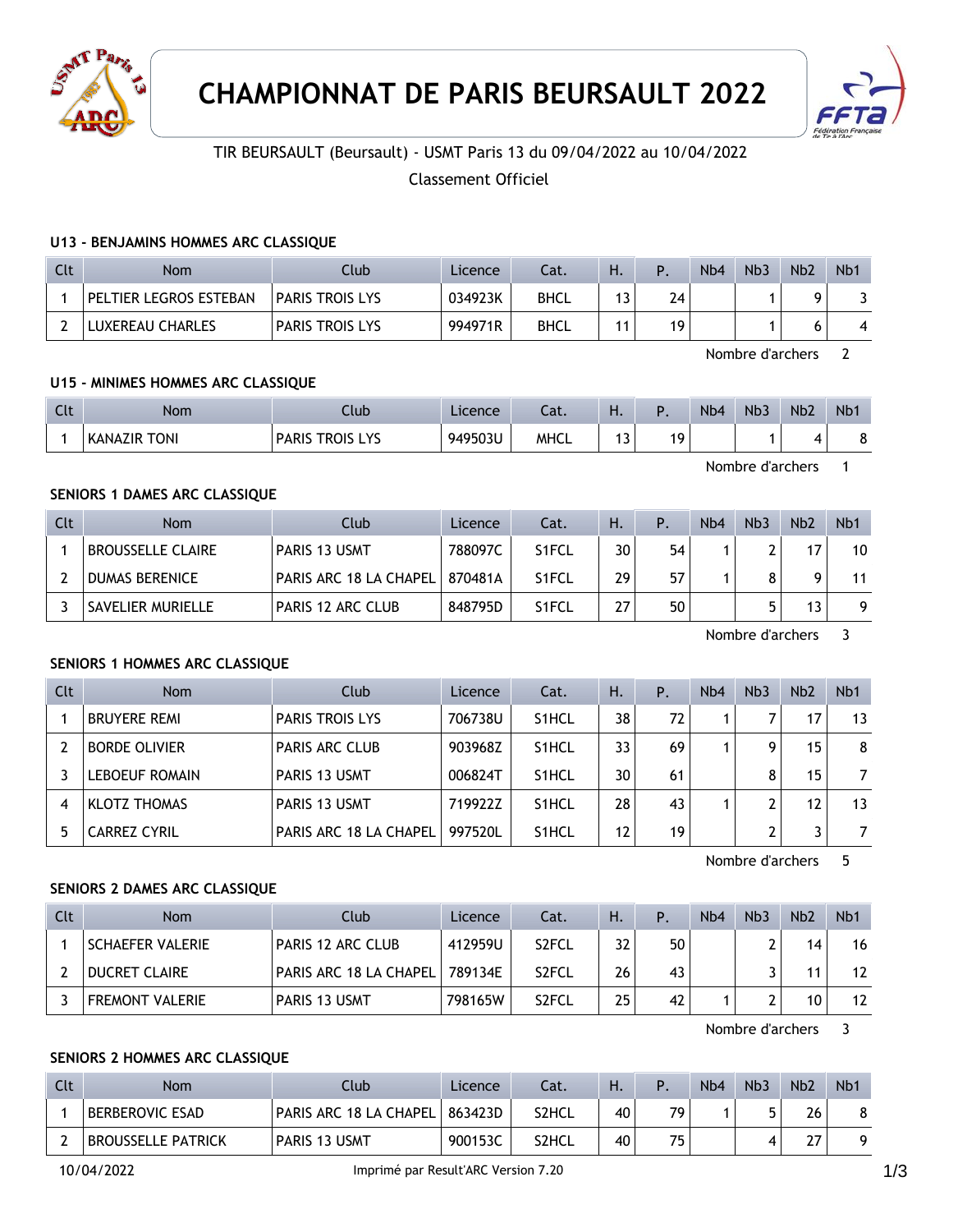|   | <b>BOIG PHILIPPE</b>    | PARIS 13 USMT          | 900149Y | S <sub>2</sub> HCL | 39 | 82 | 8 | 21 | 8  |
|---|-------------------------|------------------------|---------|--------------------|----|----|---|----|----|
| 4 | <b>BERLING ETIENNE</b>  | PARIS 13 USMT          | 734006H | S <sub>2</sub> HCL | 38 | 80 | 8 | 17 | 10 |
| 5 | <b>MAULION BAPTISTE</b> | <b>PARIS ARC CLUB</b>  | 388732K | S <sub>2</sub> HCL | 35 | 63 | 4 | 20 | 11 |
| 6 | <b>DEMARS RENAUD</b>    | PARIS 12 ARC CLUB      | 956764L | S <sub>2</sub> HCL | 33 | 55 |   | 18 | 13 |
|   | <b>BETTIOL STEPHANE</b> | PARIS 13 USMT          | 971867C | S <sub>2</sub> HCL | 30 | 49 |   | 14 | 14 |
| 8 | POIRIER GILLES          | PARIS ARC 18 LA CHAPEL | 817708N | S <sub>2</sub> HCL | 29 | 47 |   | 12 | 14 |
| 9 | <b>BARRE SEBASTIEN</b>  | PARIS 13 USMT          | 749615Z | S <sub>2</sub> HCL | 24 | 34 |   | 8  | 15 |

Nombre d'archers 9

# **SENIORS 3 DAMES ARC CLASSIQUE**

| $\sim$<br>นเ | Nom                    | Llub                                | Licence | cal.  | п. |    | Nb <sub>4</sub> | N <sub>b</sub> 3 | Nb <sub>2</sub> | N <sub>b</sub> |
|--------------|------------------------|-------------------------------------|---------|-------|----|----|-----------------|------------------|-----------------|----------------|
|              | <b>PAGNOUX CHANTAL</b> | 18 LA CHAPEL<br><b>PARIS</b><br>ARC | 656508W | S3FCL | 4  | 18 |                 |                  |                 | 10             |

Nombre d'archers 1

# **SENIORS 3 HOMMES ARC CLASSIQUE**

| Clt | <b>Nom</b>          | Club                     | Licence | Cat.  | H. | Þ  | Nb4 | Nb <sub>3</sub> | Nb <sub>2</sub> | N <sub>b</sub> 1 |
|-----|---------------------|--------------------------|---------|-------|----|----|-----|-----------------|-----------------|------------------|
|     | HOENI JEAN-FRANCOIS | <b>PARIS 13 USMT</b>     | 633106. | S3HCL | 39 | 74 |     |                 | 19              | 12               |
|     | PERON ERWAN         | <b>PARIS ARC CLUB</b>    | 602665W | S3HCL | 36 | 66 |     |                 | 15              | 14               |
|     | BILLARD ALAIN       | <b>PARIS 12 ARC CLUB</b> | 3446245 | S3HCL | 28 | 60 |     |                 | 10              | 10               |

Nombre d'archers 3

# **SENIORS 2 HOMMES ARC A POULIES**

| Clt | Nom                       | Ilub                                       | Licence | Cat.  | п. |     | N <sub>b</sub> 4 | Nb <sub>3</sub> | N <sub>b</sub> 2 | Nb |
|-----|---------------------------|--------------------------------------------|---------|-------|----|-----|------------------|-----------------|------------------|----|
|     | <b>TEDDY</b><br>LOUISON T | <b>LYS</b><br><b>TROIS</b><br><b>PARIS</b> | 786285H | S2HCO | 40 | 103 |                  | כ ו<br>ر        | ົາາ<br>∠∠        |    |

Nombre d'archers 1

## **SENIORS 3 HOMMES ARC A POULIES**

| Clt | <b>Nom</b>      | Club                   | Licence | Cat.  | Ή. | $P_{\rm{L}}$ | N <sub>b</sub> 4 | Nb <sub>3</sub> | Nb <sub>2</sub> | N <sub>b</sub> 1 |
|-----|-----------------|------------------------|---------|-------|----|--------------|------------------|-----------------|-----------------|------------------|
|     | CHARBUIS MICHEL | PARIS 13 USMT          | 347429R | S3HCO | 40 | 113          |                  | 18              | 15              |                  |
|     | GOUAS DANIEL    | <b>PARIS TROIS LYS</b> | 857435V | S3HCO | 38 | 80           | 4                |                 | 14              | 12               |
|     | LESCURE RICHARD | PARIS 13 USMT          | 273257U | S3HCO | 38 | 79           |                  | 10              | 15              | 11               |

Nombre d'archers 3

#### **SENIORS HOMMES ARC NU**

| $\sim$<br>Ult | Nom                           | Club                                       | Licence | Cat.  | ப<br>VП. |    | N <sub>b</sub> 4 | Nb <sub>3</sub> | N <sub>b</sub> 2 | Nb <sup>-</sup> |
|---------------|-------------------------------|--------------------------------------------|---------|-------|----------|----|------------------|-----------------|------------------|-----------------|
|               | <b>CHRISTOPHE</b><br>LUXEREAU | <b>LYS</b><br><b>TROIS</b><br><b>PARIS</b> | 999881C | S2HBB | -        | 10 |                  |                 |                  |                 |

Nombre d'archers 1

# **SENIORS DAMES ARC DROIT**

| Clt | <b>Nom</b>          | Jlub                    | Licence | Lat.  | п. | Nb <sub>4</sub> | Nb <sub>3</sub> | Nb <sub>2</sub> | N <sub>b</sub> |
|-----|---------------------|-------------------------|---------|-------|----|-----------------|-----------------|-----------------|----------------|
|     | <b>HENIN SYLVIE</b> | <b>PARIS</b><br>` ASRTL | 857437X | S1FAD |    |                 |                 | ັ               |                |

Nombre d'archers 1

#### **SENIORS HOMMES ARC DROIT**

| $-1$<br>$-1$ | <b>Contract Contract</b><br>יייש | .lub | l IC t | Lat. | $\sim$<br>. . | Nb <sub>4</sub> | Nb <sub>3</sub> | Nb <sup>7</sup> | <b>Nb</b> |
|--------------|----------------------------------|------|--------|------|---------------|-----------------|-----------------|-----------------|-----------|
|              |                                  |      |        |      |               |                 |                 |                 |           |